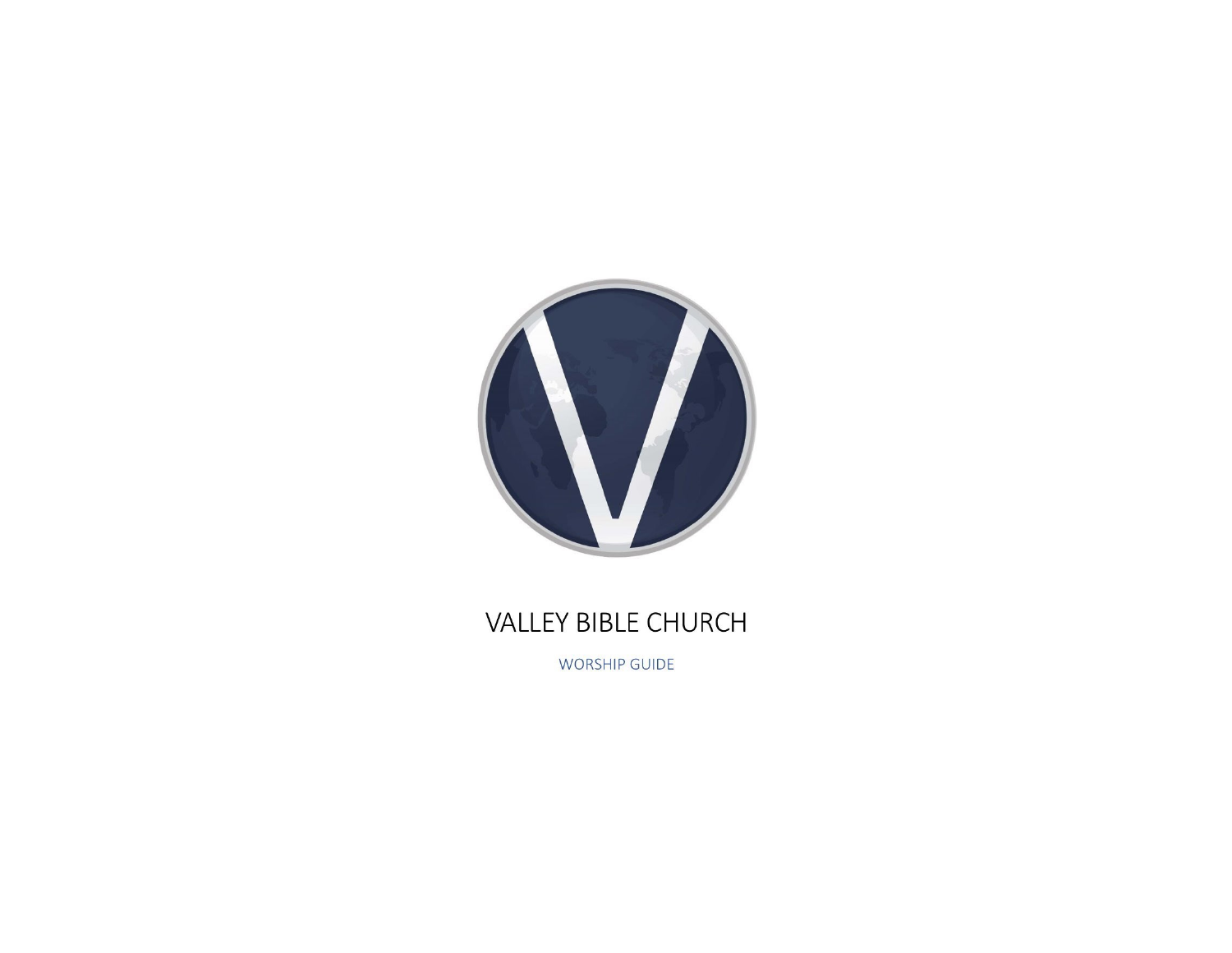[Bulletin 11-21-2021 2](#page-2-0) [Sermon Notes 11-21-2021 4](#page-4-0)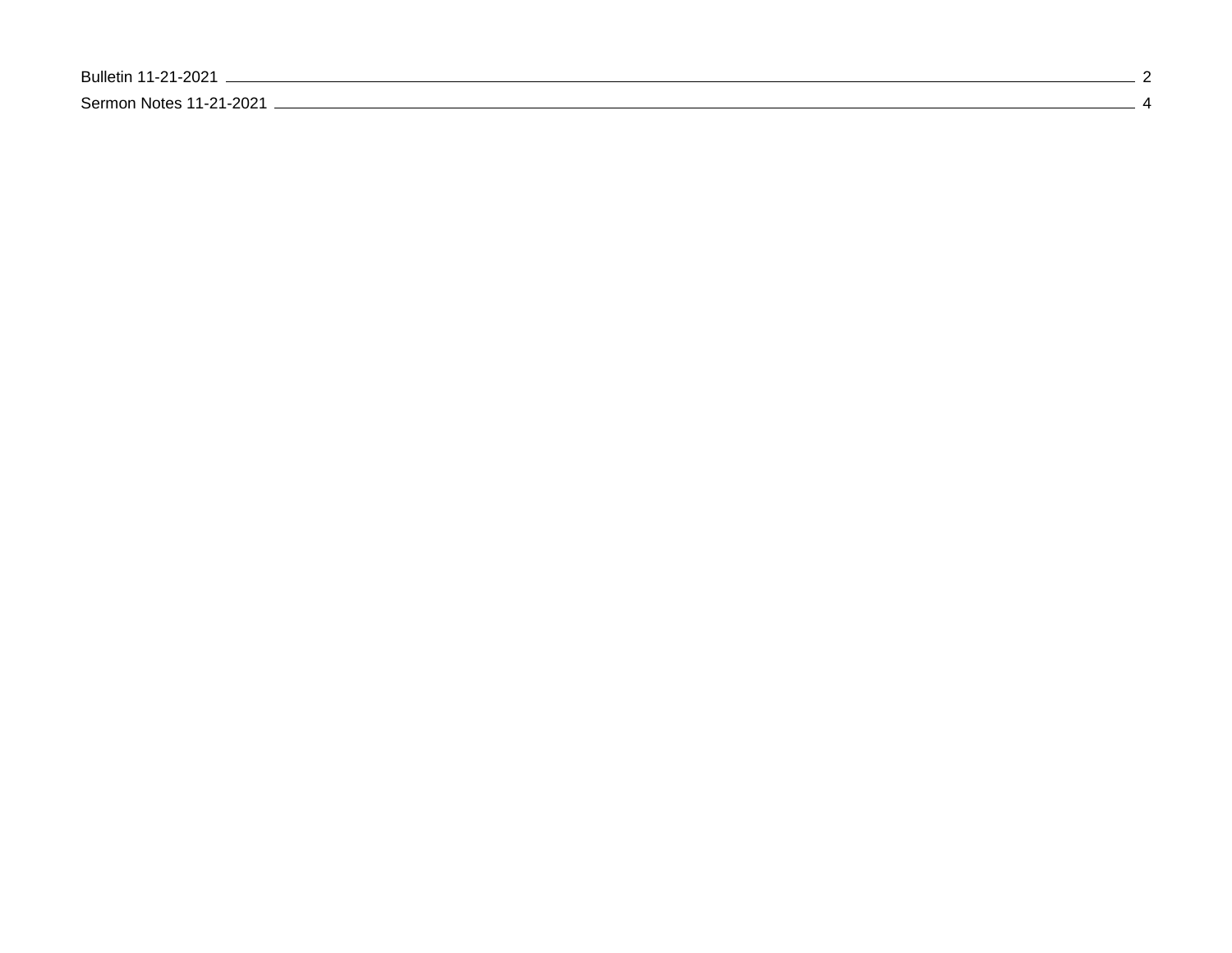#### <span id="page-2-0"></span>**KIDS MINISTRY**

#### **Sunday at 10:00 am**

• Children from Pre-K to 5th Grade must be checked-in at the Kids zone or preschool room. Contact Sylvia Carline at 760-505-7368or pitsie1212@yahoo.com

#### **YOUTH MINISTRY**

- Youth Night: Tues, Nov 30th at 6:30 pm at the Key Family Home 1148 Caminito Amarillo, San Marcos CA 92069 Youth Night: Tues, Dec 14th at 6:30 pm at the Ibanez Family Home 2160 Opal Ridge, Vista CA 92081
- Students from 6th to 12th Grade meet on campus and at various homes. Contact Andria Ibanez at 909-587-7271 or andriaibanez@gmail.com





#### **PRAY FOR WHOLENESS AND WELLNESS**

- Iola King is at Palomar Heights Care Facility 1260 E Ohio St, Escondido CA . She appreciates calls and visits: 760-481-9111. Go to https://www.perfectpotluck.com/ DGFB5359 to signup for meal train.
- Angela Pantoni is in a care facility and would appreciate calls and/or visits. Brookdale Assisted Living 3524 Lake Blvd, Unit 145, Oceanside CA 92056 Tel: 858-354-6048
- Diana Parker
- Cindi Reed

**Write your prayer requests on the back of the "Welcome Card." If you mark the "yes" box, it will be included in the weekly bulletin. You can also submit a prayer request on the website: www.valleybible.com - click on resources tab- "I Have A Need For Prayer". Put unused welcome card and offering envelope in the offering tray.**

#### **THIS WEEK'S BIRTHDAYS / ANNIVERSARIES**

- 11/21– Eden Moreno 11/22- Abraham Jimenez 11/24– Nathan Butler
- 11/26 Brielle Moreno
- 

#### **CARE MINISTRY**

**Visitation** Mary Purviance: 760-415-4588 **Meal Outreach** Kitty Koss: 760-580-8283

#### **Monthly Financial Update**



LOVE, SERVE, REACH.

The Purpose of Valley Bible Church is to develop **fully devoted disciples of Jesus Christ who love God,** one another, and those in the world.

**LOVE.** Loving God. **SERVE.**

**REACH.**

Serving One Another.

Reaching Our World.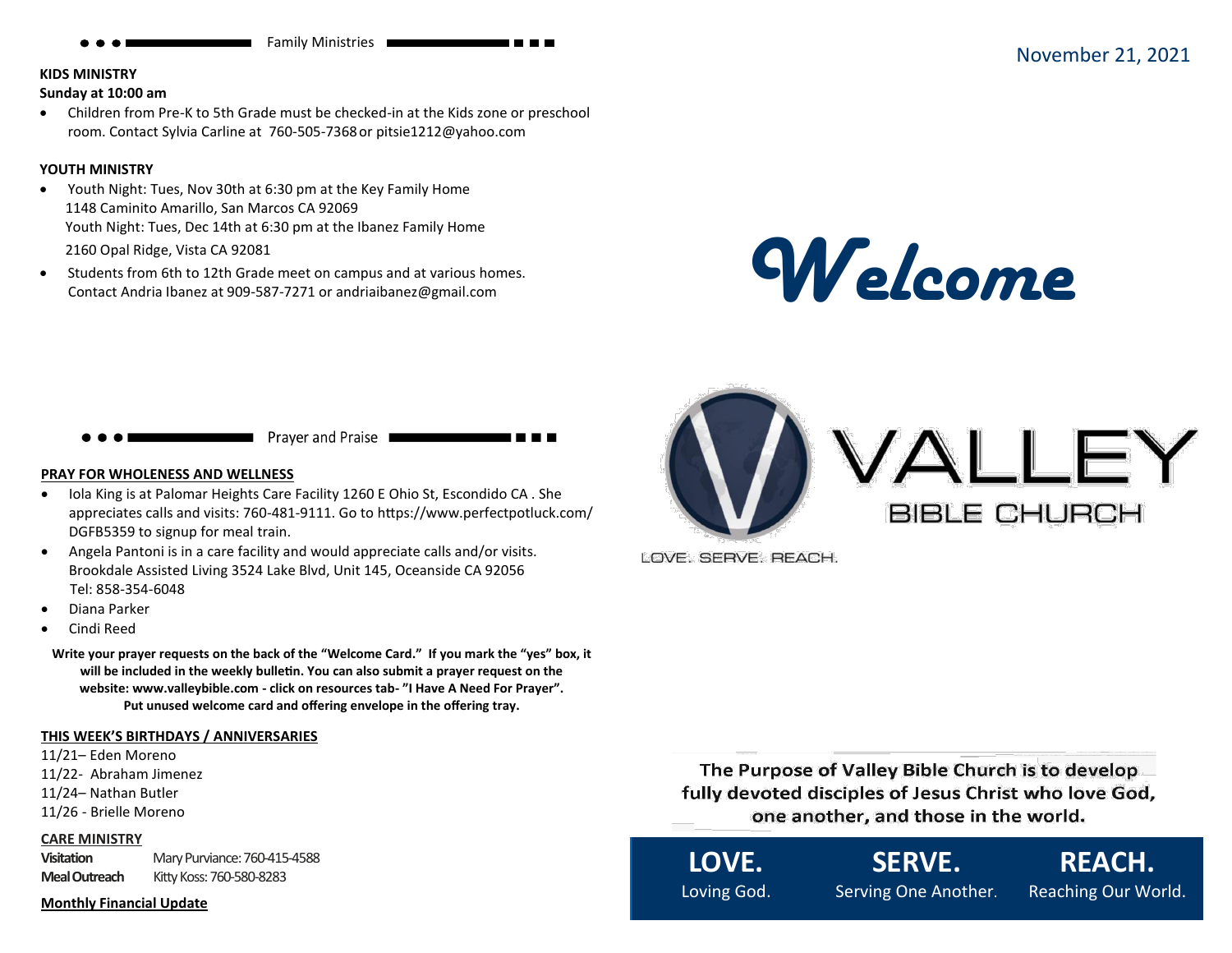$$
\bullet\bullet\bullet
$$

Announcements

#### **CHRISTMAS CHURCH DECORATION**

Join us on Sun, Nov  $21^{st}$  after Spanish service (12:45 pm) to decorate for Advent/ Christmas. If you have any questions see Ashley Tarr.

#### **HIRING OPPORTUNITY**

The ARC of San Diego is hiring. For details call 760-740-6800 or go to www.arc-sd.com.

#### **MISSION**

Glenn and Patti Davis are missionaries in the town of Santa Marta, on the coast of Colombia. Contact: glenndavis1941@gmail.com. For donations write your check to: Multiplication Ministries, PO Box 3537, Post Falls ID 83877 / Memo: "Davis "



# **JOIN US FOR A GOOD CAUSE TH A SIDE OF TACOS**

Come in and enjoy our coastal-inspired tacos, burritos, bowls and salads made with responsibly-sourced seafood, all-natural chicken or USDA Choice steak.



Order online at rubios.com and use coupon code "DONATE" at checkout.

| FUNDRAISER IN SUPPORT OF   |  |  |  |
|----------------------------|--|--|--|
| <b>VALLEY BIBLE CHURCI</b> |  |  |  |
| YOUTH SUPPORT              |  |  |  |
| Time:                      |  |  |  |

location than your scheduled event will not count towards your fundraiser

Date: 12/05/2021

Location: 11:00 AM - 8:00 PM 1711 University Drive Vista, CA



We will donate 30% of the proceeds from your meal to the cause (alcohol & gift cards excluded). 24 hours' notice requested for Catering orders. Third party delivery orders or orders placed at a different time/

Order online at rubios.com or through our mobile app, and enter coupon code "DONATE" at checkout or present this flyer for orders placed in the restaurant.

For restaurant use only

Welcome To VBC

We believe it is essential for people to come together and experience real, Christ-centered fellowship with one another. We're glad you're here. We hope you enjoy your morning with us. Please let us know how we can assist you with questions or needs that you may have by filling out the "Welcome Card" and drop in the offering tray.

> You can view our services online at our FB Page: Valley Bible Church Facebook Page: **www.facebook.com/VBCVista/**

|               |                                       | Staff        |                           |
|---------------|---------------------------------------|--------------|---------------------------|
| Kevin Ibanez  | Lead Pastor                           | 909-904-2674 | kevin@valleybible.com     |
| Ruben Moreno  | Spanish Lead Pastor                   | 760-613-4469 | rubenm@valleybible.com    |
| Pablo Toledo  | Spanish Worship Pastor                | 760-978-2731 | ptoledo1976@gmail.com     |
| Joe Moreno    | <b>Worship Director</b>               | 949-610-2528 | josephm@valleybible.com   |
| Sue Ann Key   | Office Manager                        | 760-599-9260 | secretary@valleybible.com |
| Andria Ibanez | <b>VCS Principal</b>                  | 760-744-0207 | aibanez@vcsnavigators.com |
|               | 2111 Industrial Court, Vista CA 92081 |              | valleybible.com           |

English Service start time: 10:00 am / Servicio en Español de 11:30 am

| . | Adults |
|---|--------|
|   |        |

----

#### **VBC TLC and D Groups**

| Day/Time/Location            | <b>Facilitated/Contact</b>    | Study                      |
|------------------------------|-------------------------------|----------------------------|
| Sun, 5:45 pm,                | Carolee Villegas              | Discipleship Journeys with |
| Cafe                         | 760-739-0765                  | Jesus                      |
| Tue, 7:00 pm<br>Johnson Home | Brent Johnson<br>760-846-2359 | Sermon-based Bible study   |
| Wed, 6:00 pm                 | Ken Purviance                 | Mens D Group               |
| <b>Caldwell Home</b>         | 760-415-4581                  | Various Bible Chapters     |